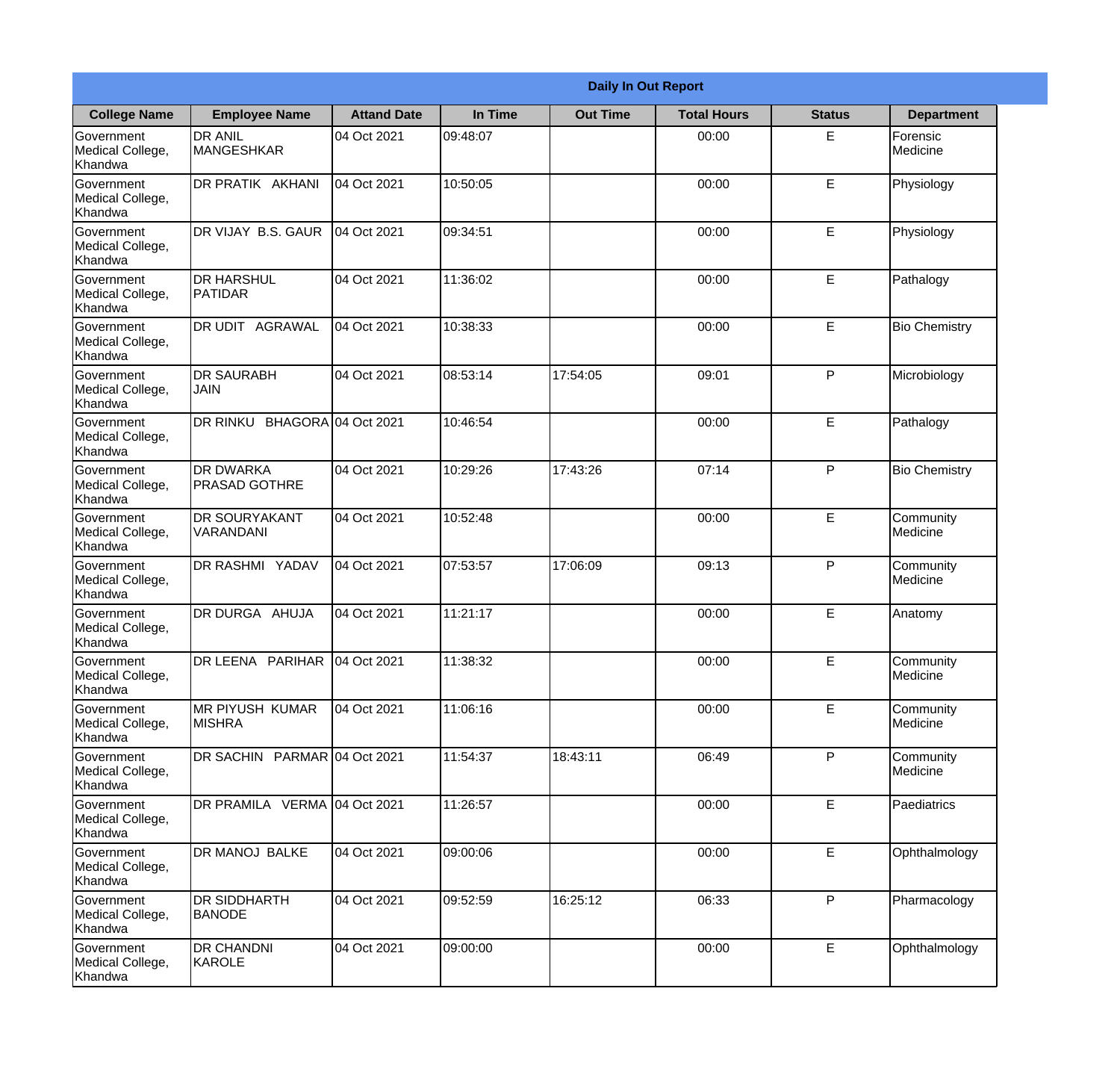| <b>Designation</b>                  | <b>Category</b> |
|-------------------------------------|-----------------|
| Assistant Professor   Para Clinical |                 |
| Assistant Professor   Non Clinical  |                 |
| Associate Professor Non Clinical    |                 |
| Assistant Professor   Para Clinical |                 |
| Associate Professor Non Clinical    |                 |
| Associate Professor Para Clinical   |                 |
| Assistant Professor   Para Clinical |                 |
| Demonstrator/Tutor   Non Clinical   |                 |
| Demonstrator/Tutor   Para Clinical  |                 |
| Assistant Professor                 | Para Clinical   |
| Demonstrator/Tutor                  | Non Clinical    |
| Assistant Professor   Para Clinical |                 |
| Statistician                        | Para Clinical   |
| Assistant Professor   Para Clinical |                 |
| Professor                           | Clinical        |
| <b>Assistant Professor</b>          | <b>Clinical</b> |
| Associate Professor   Para Clinical |                 |
| Assistant Professor   Clinical      |                 |

## **Daily In Out Report**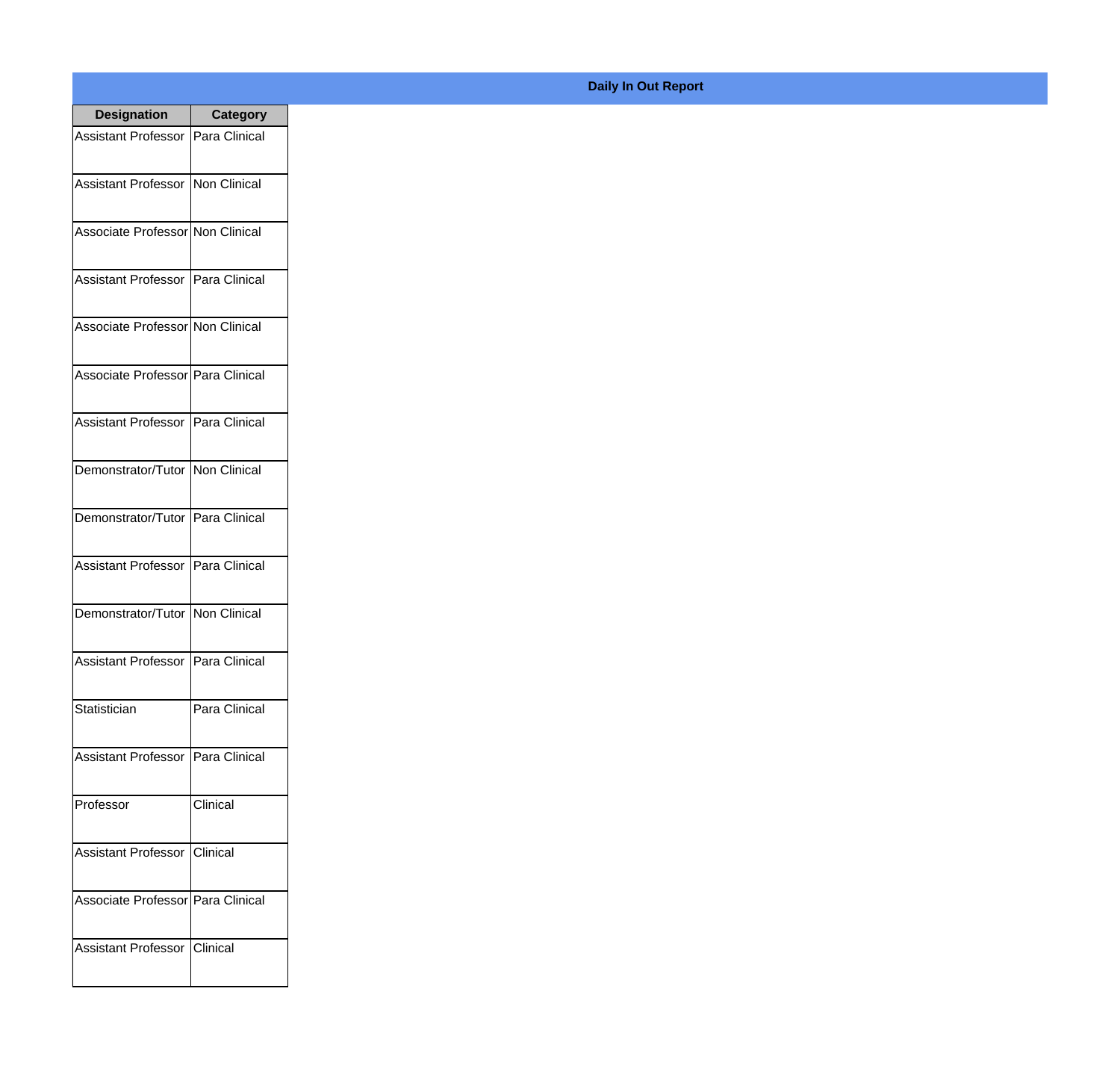|                                           | <b>Daily In Out Report</b>                             |             |          |          |       |    |                             |
|-------------------------------------------|--------------------------------------------------------|-------------|----------|----------|-------|----|-----------------------------|
| Government<br>Medical College,<br>Khandwa | <b>DR PRIYA KAPOOR</b><br><b>KAPOOR</b>                | 04 Oct 2021 | 10:32:22 |          | 00:00 | E  | Pathalogy                   |
| Government<br>Medical College,<br>Khandwa | <b>DR SAPNA</b><br><b>MAHESHRAM</b>                    | 04 Oct 2021 | 11:19:21 |          | 00:00 | E. | Community<br>Medicine       |
| Government<br>Medical College,<br>Khandwa | <b>DR NISHA</b><br>IKAITHWAS                           | 04 Oct 2021 | 10:50:51 | 13:41:58 | 02:51 | P  | Psychiatry                  |
| Government<br>Medical College,<br>Khandwa | DR SHAIKH M.KHALIQ 04 Oct 2021                         |             | 16:53:03 |          | 00:00 | E  | <b>Bio Chemistry</b>        |
| Government<br>Medical College,<br>Khandwa | <b>DR RAJU</b>                                         | 04 Oct 2021 | 09:26:38 |          | 00:00 | E  | Forensic<br>Medicine        |
| Government<br>Medical College,<br>Khandwa | DR ARUN KUMAR<br>PARGI                                 | 04 Oct 2021 | 10:38:11 |          | 00:00 | E  | <b>General Surgery</b>      |
| Government<br>Medical College,<br>Khandwa | <b>DR ASHOK</b><br><b>BHAUSAHEB NAJAN</b>              | 04 Oct 2021 | 10:56:23 |          | 00:00 | E  | Forensic<br>Medicine        |
| Government<br>Medical College,<br>Khandwa | <b>IDR NITESHKUMAR</b><br>KISHORILAL<br><b>RATHORE</b> | 04 Oct 2021 | 17:01:13 |          | 00:00 | E. | Pharmacology                |
| Government<br>Medical College,<br>Khandwa | IDR PRIYESH<br><b>MARSKOLE</b>                         | 04 Oct 2021 | 10:51:07 | 17:06:19 | 06:15 | P  | Community<br>Medicine       |
| Government<br>Medical College,<br>Khandwa | <b>I</b> DR SANGEETA<br><b>CHINCHOLE</b>               | 04 Oct 2021 | 11:08:26 |          | 00:00 | E  | Physiology                  |
| Government<br>Medical College,<br>Khandwa | <b>DR NISHA MANDLOI</b><br>PANWAR                      | 04 Oct 2021 | 09:40:57 |          | 00:00 | E  | Obstetrics &<br>Gynaecology |
| Government<br>Medical College,<br>Khandwa | <b>DR SATISH</b><br><b>CHANDEL</b>                     | 04 Oct 2021 | 10:53:22 |          | 00:00 | E  | Pharmacology                |